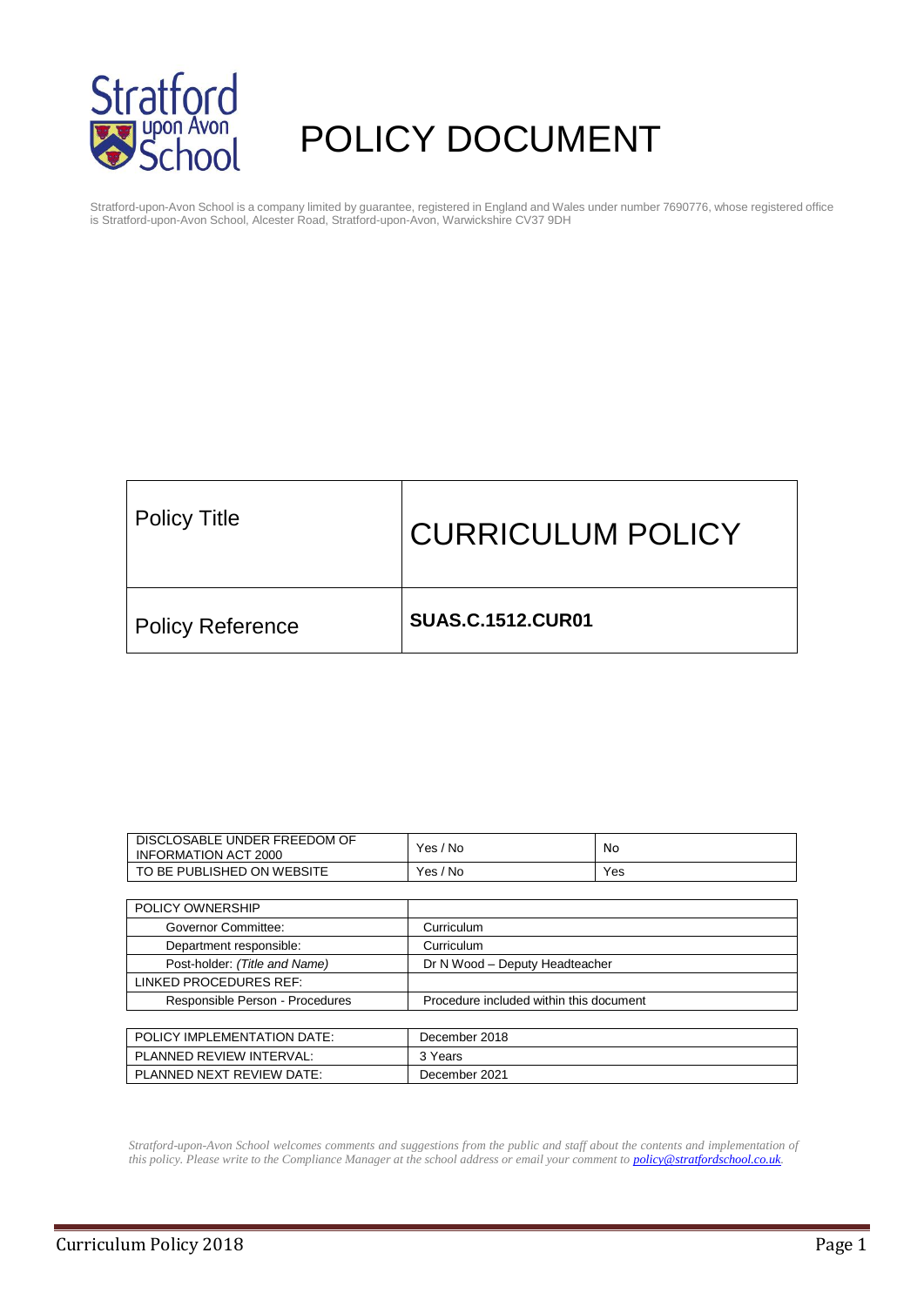#### *i. POLICY OUTLINE*

*An outline of the shape and principles underlining the design and delivery of the School Curriculum which Is developed to meet statutory requirements and reflect the values of the School*

#### *ii. PURPOSE*

*To illustrate the principles, values and determining expectations for an effective curriculum.*

#### *iii. IMPLICATIONS OF POLICY*

*Affirms School compliance with the requirements of Statutory curriculum provision for Academies in England and Wales* 

#### *iv. EQUALITY ANALYSIS*

*Every policy will be subject of an Equality Analysis (EA) completed by the policy writer, which should be circulated to all those being consulted, with the draft policy.*

#### *v. CONSULTATION*

*Consultation will be with all staff holding significant financial responsibilities, prior to presentation for approval by the Governing Body (Pastoral Committee).*

#### *vi. PROCEDURE*

*Procedure is the method by which the strategic intent of the policy is realised and is thus an 'instruction manual' on how the policy outcome is to be achieved. The procedure which supports this policy is included within this document. As the procedure is part of the policy document it must go through consolation with the Governing Body prior to any changes.*

#### *vii. RELATED POLICIES AND PROCEDURES*

- *Behaviour Policy*
- *Homework Policy*
- *Literacy & Numeracy Policy*

#### *viii. DOCUMENT HISTORY*

*The policy will be subject to regular review once ratified by the Governing Body. The history of the policy will be recorded using the chart following:*

| <b>Date</b> | <b>Author/Reviewer</b> | Amendment(s)   | Approval/ adoption date |  |  |  |  |
|-------------|------------------------|----------------|-------------------------|--|--|--|--|
| 12.15       | N.Wood                 | Policy updated | 12.2015                 |  |  |  |  |
| 11.18       | N.Wood                 | Policy updated | 12.2018                 |  |  |  |  |
|             |                        |                |                         |  |  |  |  |
|             |                        |                |                         |  |  |  |  |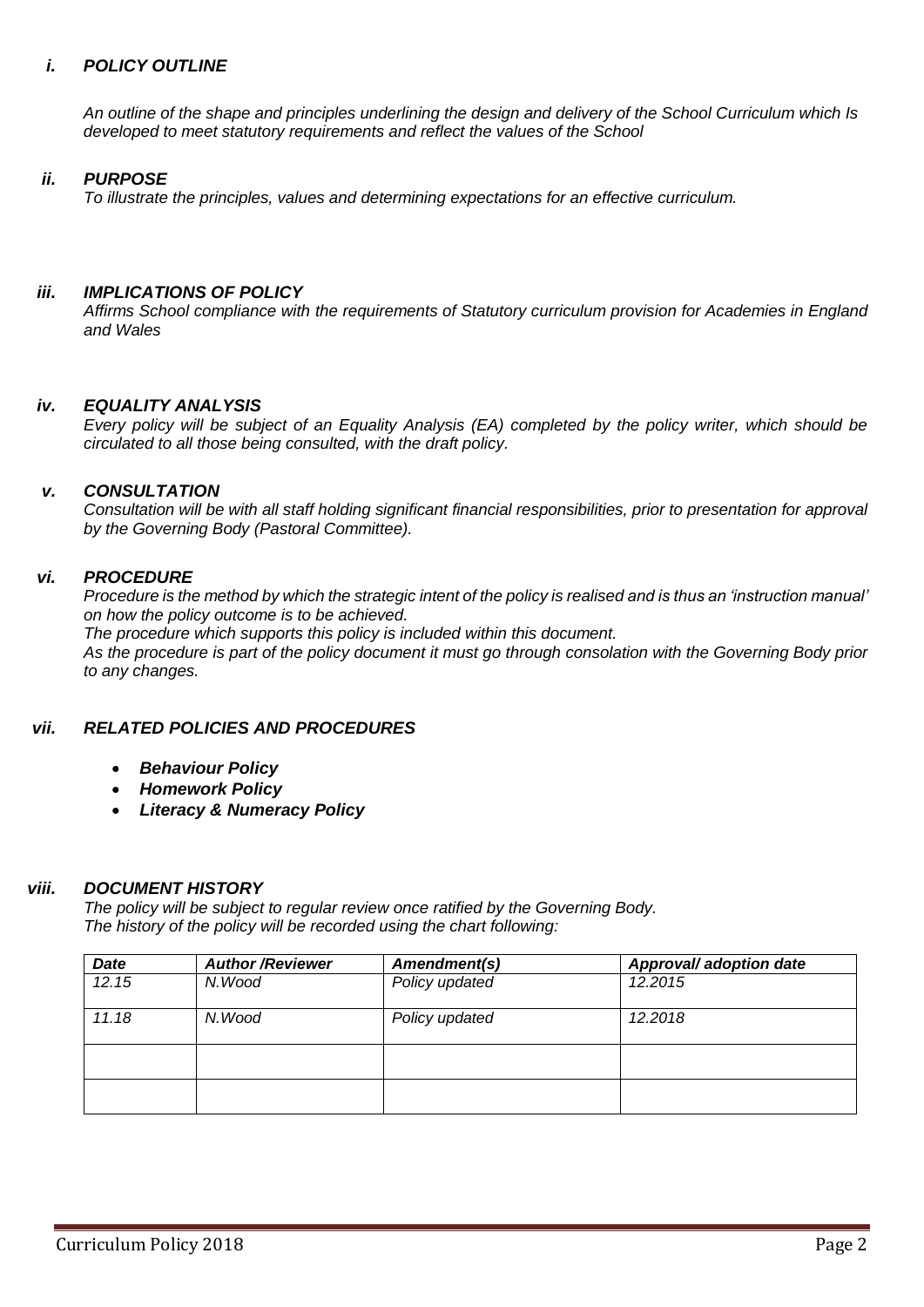## **Contents**

| Aims                             | 3 |
|----------------------------------|---|
| <b>Curriculum Intent</b>         | 4 |
| <b>Curriculum Implementation</b> | 5 |
| Curriculum Impact                |   |
| Appendices                       | 8 |

### **Policy Document**

Stratford upon Avon School is a learning environment at the heart of its community. We promote care and respect and expect high standards in all aspects of school life.

Our aim is to meet the needs of young people in South Warwickshire preparing them for adult and working life in the 21st century.

Stratford upon Avon School's curriculum policy is based on the following broader aims:

- Have students at its heart in order to create a learning environment which engages, enthuse and inspires all students within the context of our School. We are a non-selective school functioning in a local area which is traditionally embedded into a selective grammar school system
- Have a broad and balanced curriculum that is fit for purpose, supports social justice and develops knowledge as a key facilitator for applying skills, understanding and developing a love of learning
- Prepare all students for a successful adult and working life in the 21st century
- Achieve and then exceed national standards in achievement, attainment and progression
- Be committed to excellence and continuous improvement
- Value the right technical and academic routes for all not driven by performance points
- Nurture the talents of all and celebrate success, creating opportunities to learn, contribute and lead
- Work with primary schools to ease transition and shared curriculum understanding
- Involve parents, carers and the community. Curriculum delivery can involve a greater use of adults other than teachers. These could include support staff, community involvement, other Schools and industry and business to support curriculum delivery.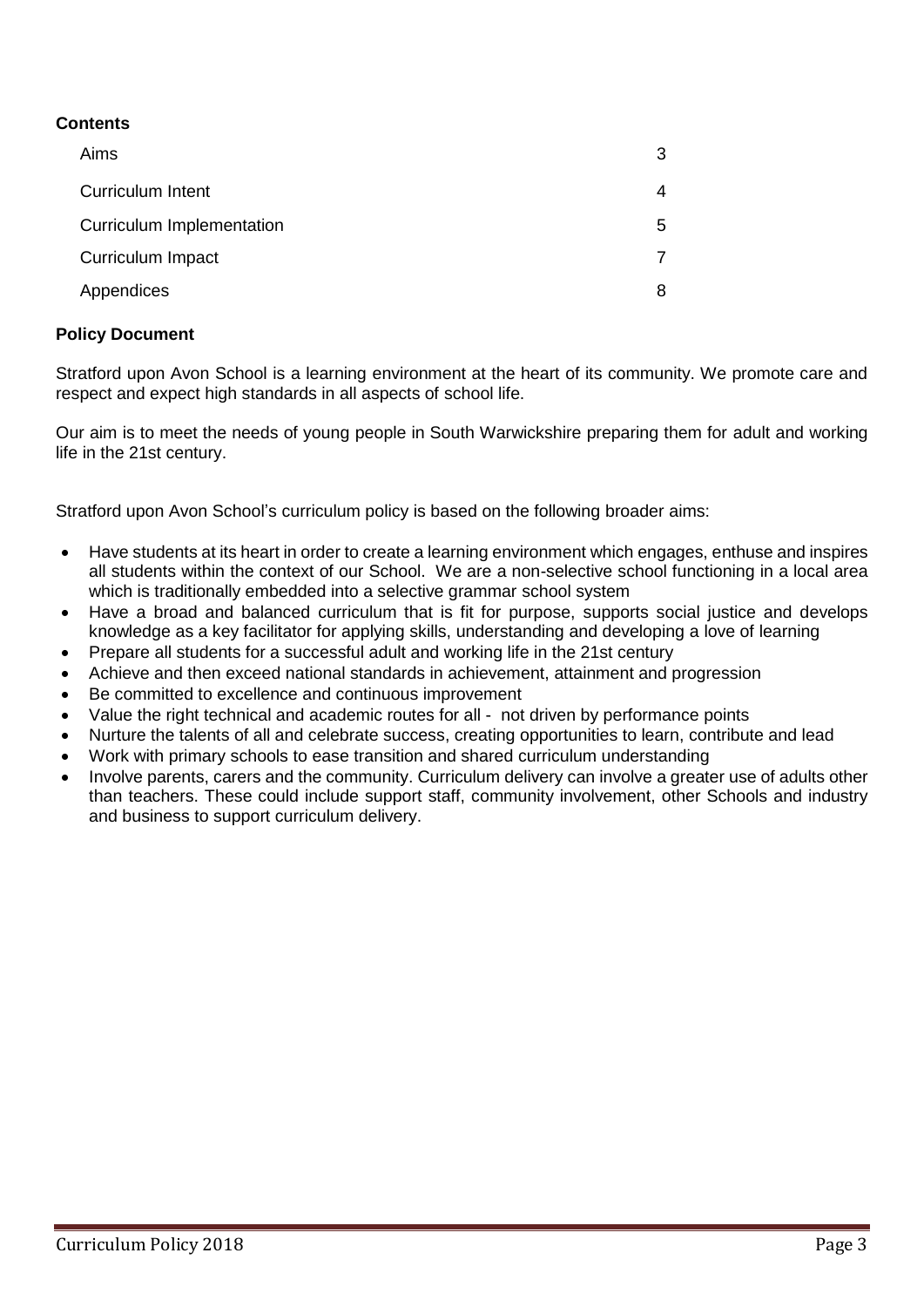## **Curriculum Intent**

## **Stratford upon Avon School has designed a curriculum that:**

- is relevant, appropriate, engaging for students and underpins social justice.
- offers breadth, depth, balance and coherence for all in a non-selective school.
- permits continuity and progression with programmes of study underpinned by a web of knowledge which permit learning of new content within and across year groups and stages.
- provides equality of opportunity for all students, promoting the development of inclusive learning opportunities – taking into account the local community and School context.
- provides an opportunity to celebrate and recognise achievement and success in academic subjects and in extra-curricular activities.
- promotes students' spiritual, moral, cultural and social development.
- helps to develop an understanding of personal, social, financial and health issues such as drugs, sex and relationships and the importance of a healthy lifestyle.
- helps each student gain a sense of self-worth, independence of thought and develop a questioning approach which challenges prejudice.
- aims to develop students as flexible and independent learners.
- provides independent careers advice and guidance throughout a student's time at School
- permits the development of IT, numeracy and literacy across the curriculum.
- enables all students to meet their full academic potential.
- encourages students to take part in a wealth of extra-curricular and enrichment opportunities.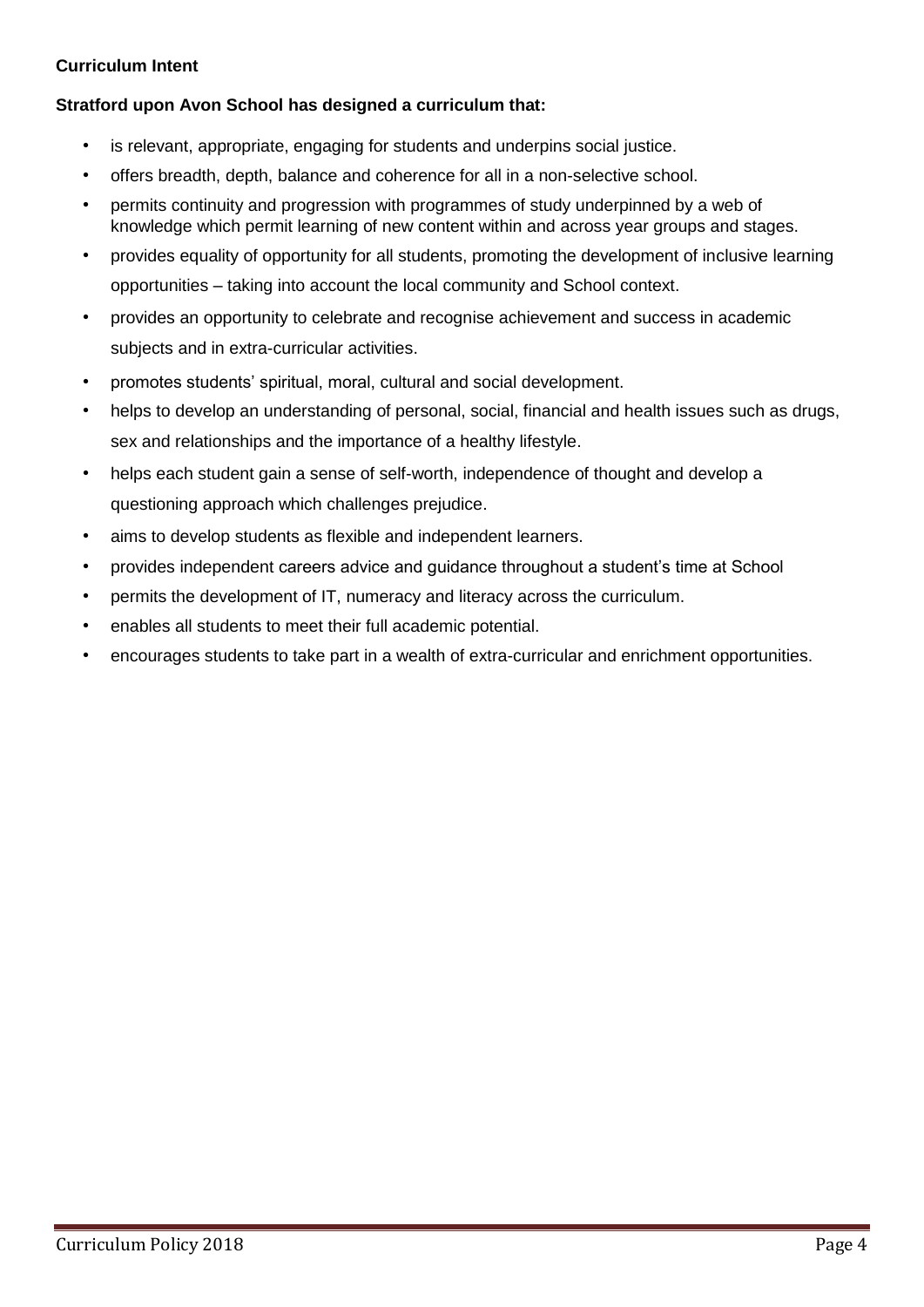## **The timetable (Appendix 1)**

- The School operates a two week timetable. There are five periods per day, each of which last for 60 minutes. There are 50 periods in each timetable cycle.
- Each afternoon has a 20 minute registration slot, when students attend whole School, year group and vertical tutor assemblies in a two weekly cycle. Morning registration is taken at 8.50 as part of the first lesson – every lesson is formally registered.

## **General principles**

- In addition to the formal taught curriculum, an extensive range of extra-curricular clubs and activities, subject enrichment and trips and visits are offered to all students.
- All students take part in the formal assembly structure. These follow a programme planned around PSHE, SMSC and British values and exhorting the school principles of Learn, Contribute Lead.
- There is a programme of Independent careers education, advice and guidance throughout a student's time in School.
- All lessons are taught in both mixed and ability based groups in English, Maths and Science. All other subjects teach to broadly mixed ability sets within the context of our non-selective intake.
- Students also follow a programme of spiritual personal health, emotional and social education (Sphere) education throughout their time at School.
- All students in year 7-13 engage in tutor activities based around the school values of Learn, Contribute, Lead including literacy, values and SMSC.
- The provision of subjects in all Key Stages is reviewed regularly. Any issues relating to a subject, or discussions of possible new subjects, are discussed at the Governors' Curriculum Group.

## **Key Stage 3**

- We offer a two year Key Stage 3 where all students experience a full range of subjects with the focus being the interpreting our curriculum intent into the development of transferability in knowledge and skills. This is intended to form the foundations of the next phase of learning.
- In Year 7 all students study a broad curriculum of: English, Mathematics, Science, History, Geography, French, Art, Music, Drama, Design & Technology and PE.
- In Year 8 students also access a second language in Spanish.

### **Key Stage 4**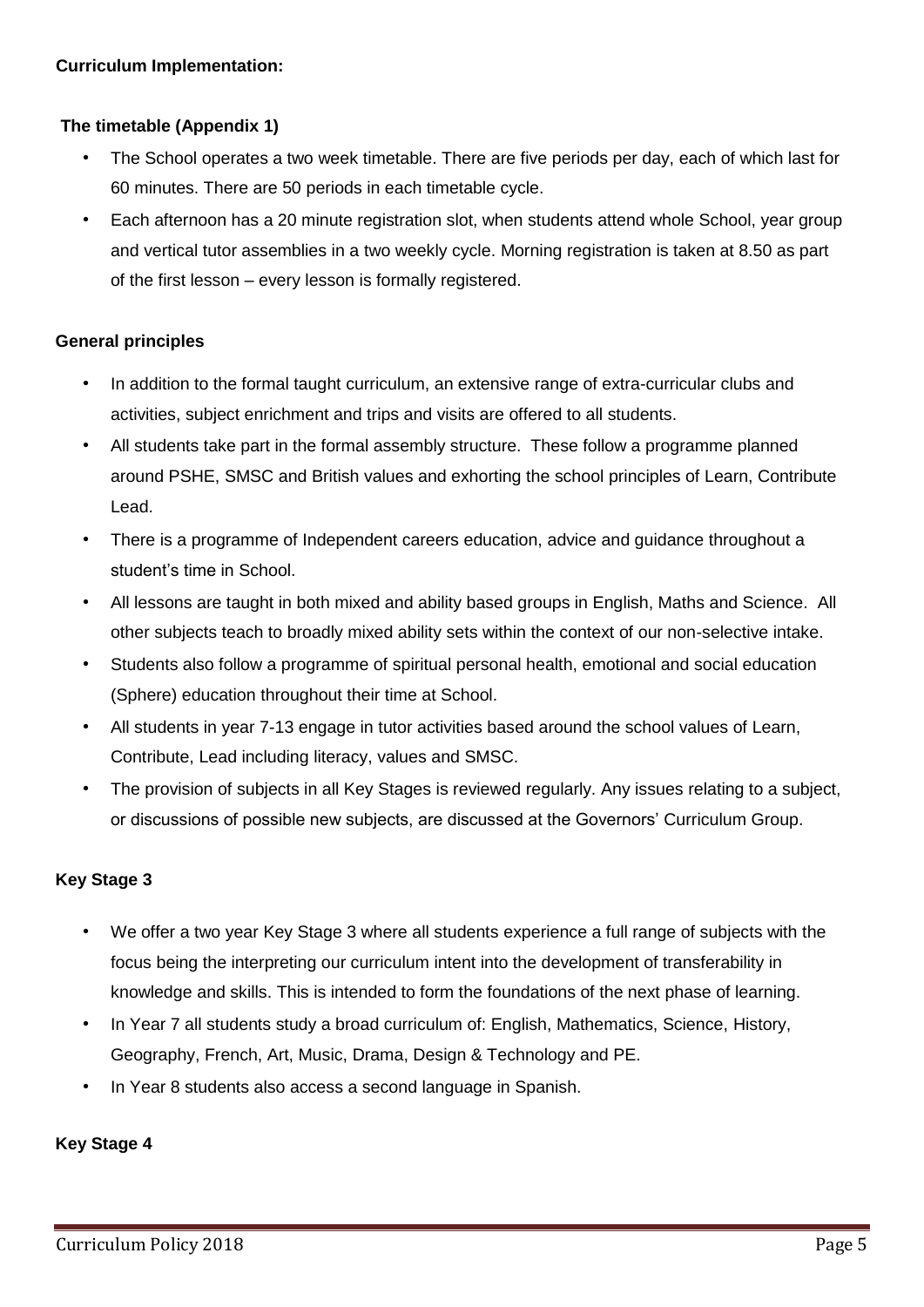- We offer all students a three year Key Stage 4. Students follow a core curriculum plus four option subjects which allows them to take 10 GCSEs plus an additional personal finance qualification. This permits us to maintain breadth within the curriculum and allow time to visit, revisit and strengthen the transferability of knowledge gained. This curriculum range is designed to support our belief in social justice and maximising opportunities for students through both progress, outcomes and skills which are built upon gaining knowledge.
- A three year Key Stage 4 as we believe this offers a number of advantages varying from subject to subject:
	- o some can deliver the full GCSE specification in fewer lessons per week as it is spread across three years allowing us to maintain breadth
	- o we can teach additional qualifications additional to GCSE specifications for example compulsory personal financial skills for all
	- o it allows students to specialise early and have additional teaching time in smaller classes

Students follow a common pathway of English Language, English Literature, Mathematics, Science, PSHE. In addition all students follow a L2 examined PE and a Personal Finance course. We are committed to ensuring our students are aware of the importance of long-term sport, fitness and nutrition as part of promoting personal wellbeing, team-work and a long-term healthy lifestyle. Similarly the Personal Finance qualification provides an opportunity to explore the practical engagement of money matters in adult life. It also allows a means of applying mathematics to the real world. Some institutions will limit opportunities to study such awards because of performance table points, however we firmly believe this award has a valuable role in implementing our curriculum intent above any headline data.

- Students are encouraged to study the English Baccalaureate, but not forced. The value of the Ebacc is fully explained to parents and students during the options process. A strong emphasis is also placed upon History, Geography, French and Spanish.
- In addition to History, Geography, French and Spanish we also offer Art, Photography, Food, Music, Drama, Business, Creative Media, Architectural Design and Engineering, Resistant Materials, Textiles, Social Care and a bespoke vocational skills programme (STAR) including Hair & Beauty, Duke of Edinburgh, and the Princes' Trust award.
- All examinations are taken at the end of year 11 to maintain our philosophy of allowing sufficient time for subjects to be taught in their full breadth and depth.

### **Sixth Form**

- All students enrol in an A Level / Level 3 programme which last two years.
- A wide range of subject choices is offered including: Applied Science, Art, Biology, Business, Chemistry, Criminology, Dance, Economics, English Literature, English Language, EPQ, French, Further Mathematics, Geography, History, IT, Mathematics, Media, Photography, Physics, Physical Education, Product Design, Psychology, Sociology.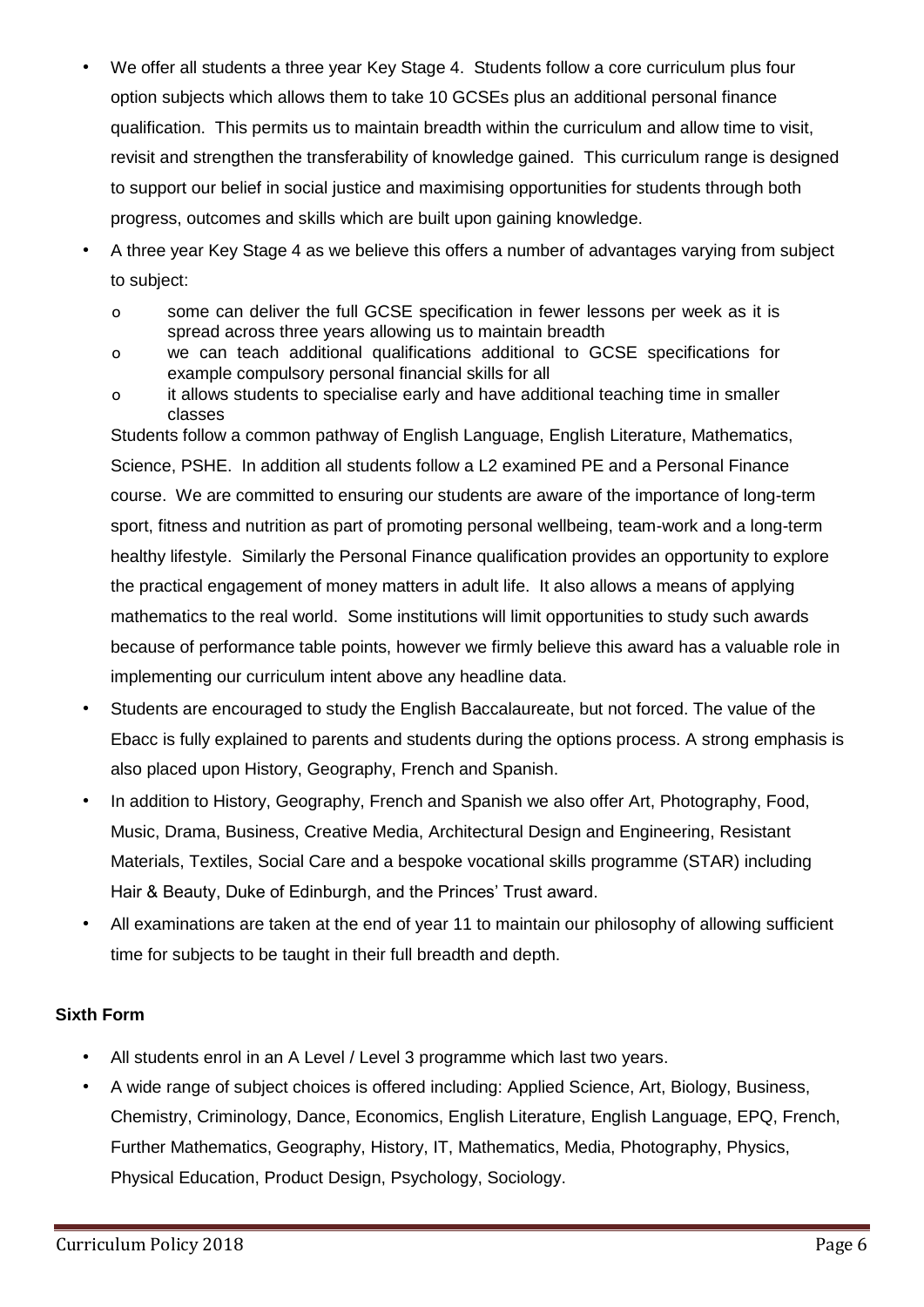- All students study three subjects at L3, usually A Level from the beginning of Year 12. Those students who gain 7 or above at GCSE Maths are able to choose Further Mathematics as a fourth option.
- All students must follow the requirements of the School Sixth Form Study Programme, including volunteering or work experience, enrichment, DoE and careers education.
- The School will publish the intended blocking of subjects prior to applications in the Autumn. This is intended to support an open approach to what we project we can viably deliver. Adhering to our principles of social justice for all the young people of the area, we do not support posting uncosted curriculum range designed to attract applications rather than an openness about viability.

### **Adapting the curriculum for individual students**

• The Headteacher has powers in relation to the day-to-day management of the curriculum by virtue of his office and he shares this responsibility with the Deputy Headteacher (Curriculum). Any requests relating to an adaptation of a student's curriculum must be made in writing to the Headteacher. The Headteacher will then make the final decision relating to any changes. This may include the number of subjects studied and the qualifications entered for. The decision is made by professionals and done so with the best long-term interests of the student.

#### **Curriculum impact:**

The impact of our curriculum is assessed by considering:

- External examination results at both GCSE and A Level, including the numbers gaining top grades in a wide variety of subjects and our drive to close the gap and reduce social injustice for the most disadvantaged groups.
- The range and variety of extra-curricular and enrichment activities and students' participation in them supported by the School leadership awards programme.
- The proportion of students who are able to choose their destination courses at post 16 and post 18.
- The destinations of our leavers in Year 11 and Year 13.
- Annual reviews of the SPHERE curriculum, assembly and tutor programmes.
- The retention of students from Year 11 into the Sixth Form.
- The numbers of students applying to join the School in Year 7 and Year 12.

### **Appendices**

- 1. Timings of the School day
- 2. Curriculum Model 2018-19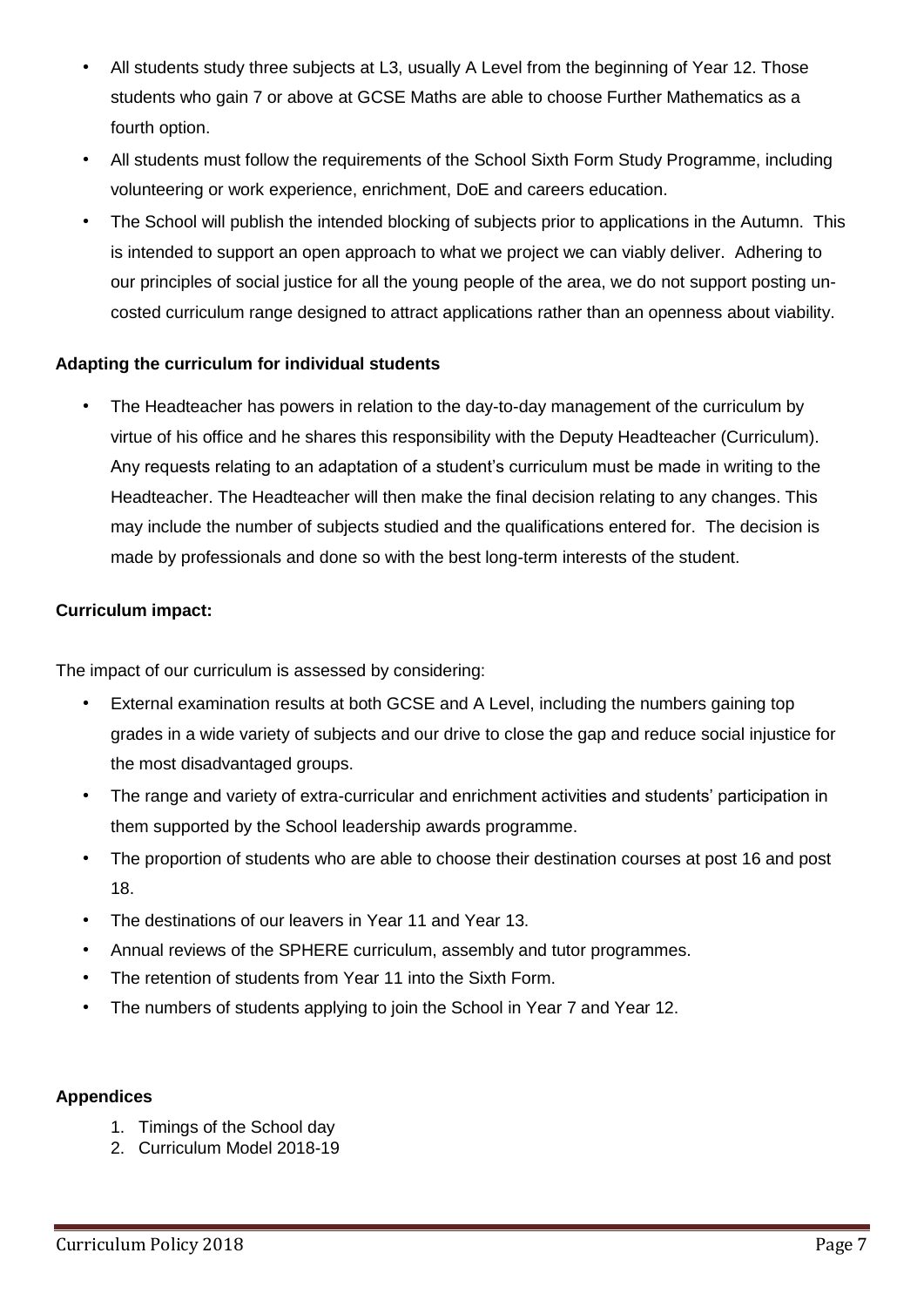## **Appendix 1**

1. Timings of the School day

| 8.45            | <b>Warning bell</b>              |
|-----------------|----------------------------------|
| $8.50 - 9.50$   | Period 1                         |
| $9.50 - 10.50$  | Period 2                         |
| $10.50 - 11.10$ | <b>Break</b>                     |
|                 |                                  |
| $11.10 - 12.10$ | Period 3                         |
| 12.10 - 13.10   | Period 4                         |
| 13.10 - 13.50   | Lunch                            |
| [13.45]         | Warning bell                     |
| 13.50-14.50     | Period 5                         |
| 14.50-15.10     | <b>Tutor Time and Assemblies</b> |